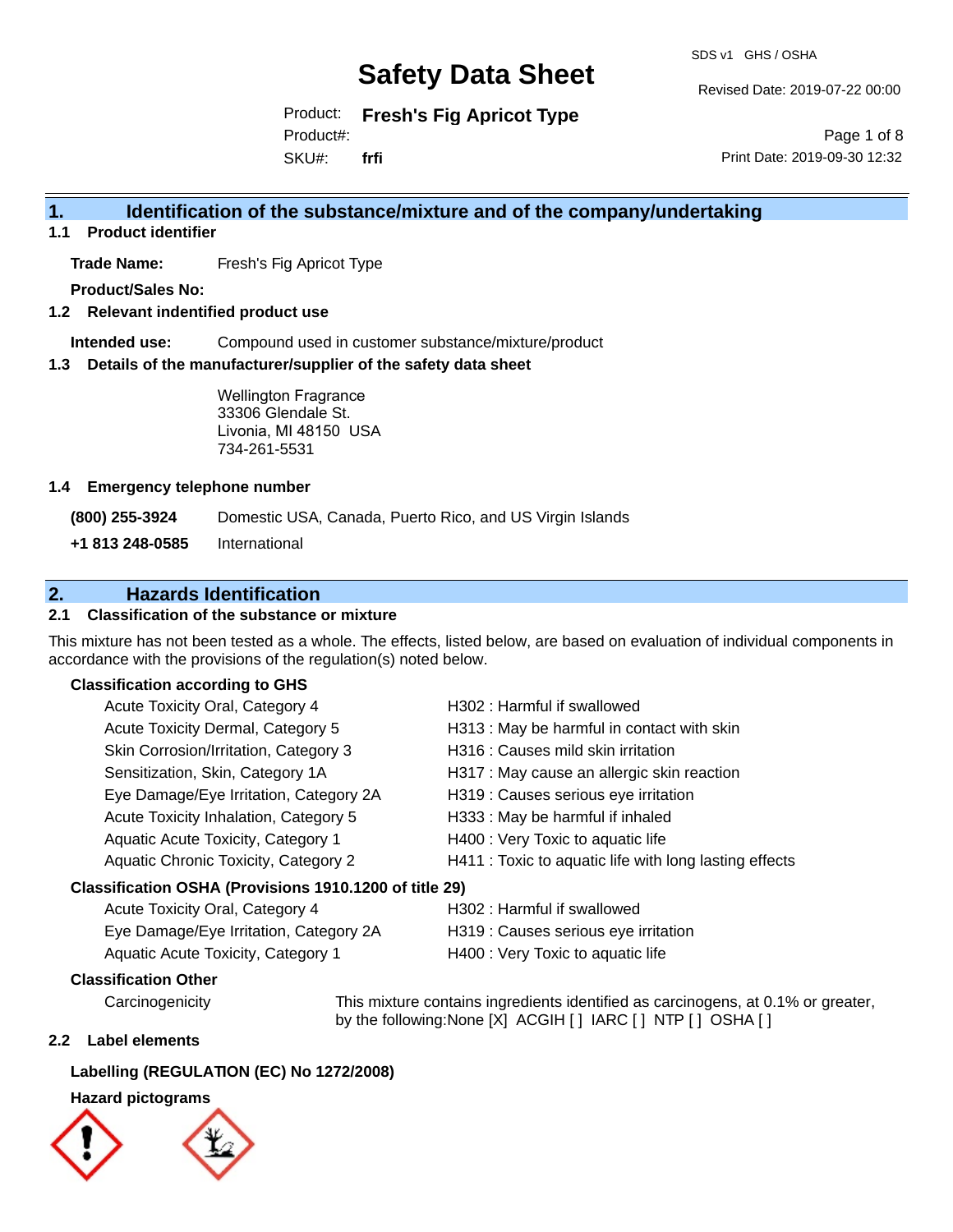SDS v1 GHS / OSHA

Revised Date: 2019-07-22 00:00

Product: **Fresh's Fig Apricot Type**

Product#:

SKU#: **frfi**

Page 2 of 8 Print Date: 2019-09-30 12:32

| <b>Signal Word: Warning</b>     |                                                                                                                                  |
|---------------------------------|----------------------------------------------------------------------------------------------------------------------------------|
| <b>Hazard statments</b>         |                                                                                                                                  |
| H302                            | Harmful if swallowed                                                                                                             |
| H313                            | May be harmful in contact with skin                                                                                              |
| H316                            | Causes mild skin irritation                                                                                                      |
| H317                            | May cause an allergic skin reaction                                                                                              |
| H319                            | Causes serious eye irritation                                                                                                    |
| H333                            | May be harmful if inhaled                                                                                                        |
| H400                            | Very Toxic to aquatic life                                                                                                       |
| H411                            | Toxic to aquatic life with long lasting effects                                                                                  |
| <b>Precautionary Statements</b> |                                                                                                                                  |
| <b>Prevention:</b>              |                                                                                                                                  |
| P <sub>264</sub>                | Wash hands thoroughly after handling                                                                                             |
| P <sub>270</sub>                | Do not eat, drink or smoke when using this product                                                                               |
| P272                            | Contaminated work clothing should not be allowed out of the workplace                                                            |
| P273                            | Avoid release to the environment                                                                                                 |
| <b>Response:</b>                |                                                                                                                                  |
| $P301 + P312 + P330$            | IF SWALLOWED: Call a POISON CENTER or doctor/physician if you feel unwell Rinse<br>mouth                                         |
| $P302 + P352$                   | IF ON SKIN: Wash with soap and water                                                                                             |
| $P304 + P312$                   | IF INHALED: Call a POISON CENTER or doctor/physician if you feel unwell                                                          |
| $P305 + P351 + P338$            | IF IN EYES: Rinse cautiously with water for several minutes Remove contact lenses if<br>present and easy to do. continue rinsing |
| $P333 + P313$                   | If skin irritation or a rash occurs: Get medical advice/attention                                                                |
| $P337 + P313$                   | If eye irritation persists: Get medical advice/attention                                                                         |
| P363                            | Wash contaminated clothing before reuse                                                                                          |
| P391                            | <b>Collect Spillage</b>                                                                                                          |
|                                 |                                                                                                                                  |

#### **2.3 Other Hazards**

**no data available**

### **3. Composition/Information on Ingredients**

#### **3.1 Mixtures**

This product is a complex mixture of ingredients, which contains among others the following substance(s), presenting a health or environmental hazard within the meaning of the UN Globally Harmonized System of Classification and Labeling of Chemicals (GHS):

| CAS#<br>Ingredient                       | EC#                  | Conc.<br>Range | <b>GHS Classification</b>    |
|------------------------------------------|----------------------|----------------|------------------------------|
| 120-51-4                                 | 204-402-9            | $60 - 70%$     | H302; H313; H400; H411       |
| <b>Benzyl Benzoate</b><br>$101 - 86 - 0$ | 202-983-3            | $5 - 10 \%$    | H303; H316; H317; H400; H411 |
|                                          | Hexyl cinnamaldehyde |                |                              |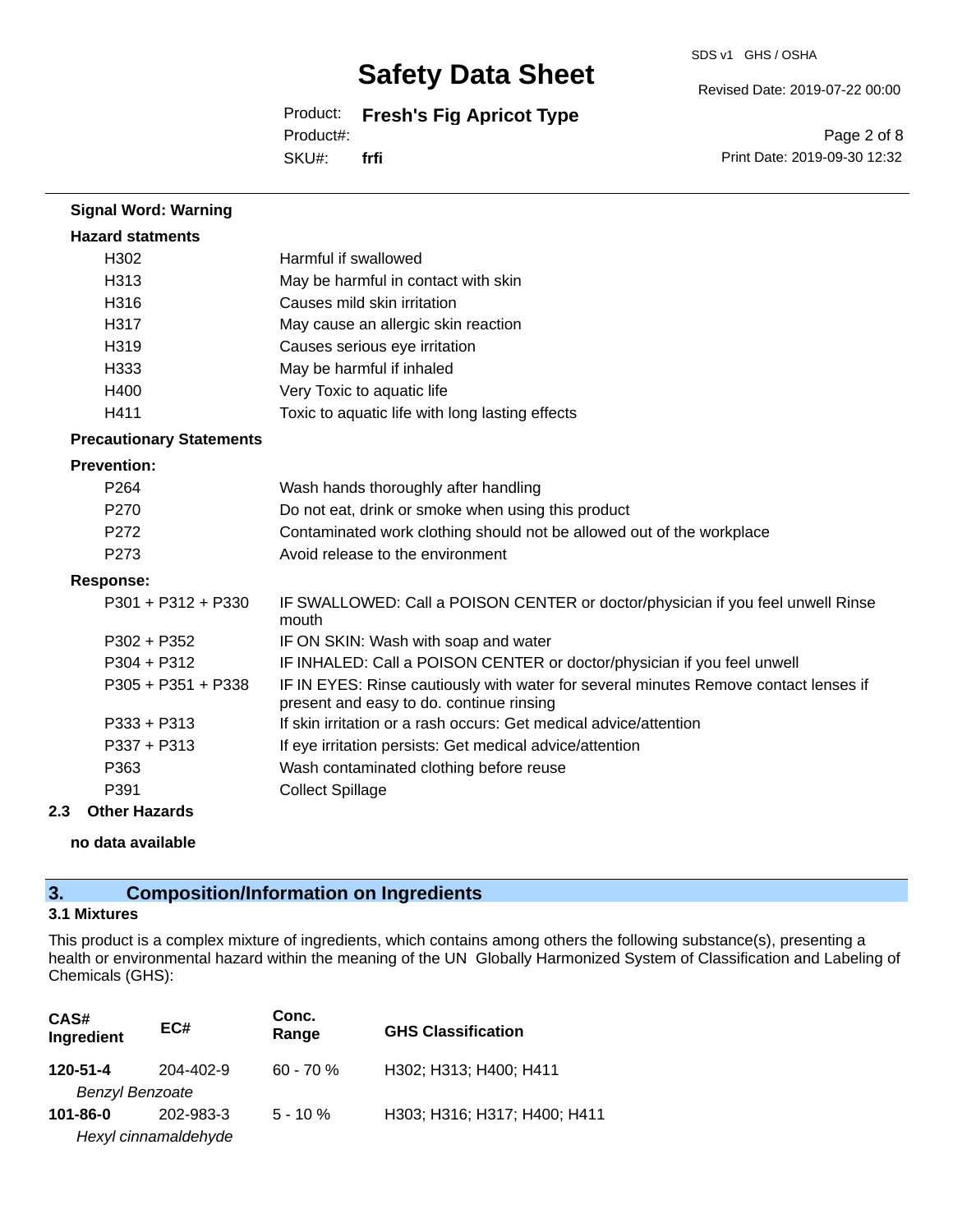SDS v1 GHS / OSHA

Revised Date: 2019-07-22 00:00

### Product: **Fresh's Fig Apricot Type**

Product#:

SKU#: **frfi**

Page 3 of 8 Print Date: 2019-09-30 12:32

| CAS#<br>Ingredient                                                                                                                           | EC#                                | Conc.<br>Range                               | <b>GHS Classification</b>           |
|----------------------------------------------------------------------------------------------------------------------------------------------|------------------------------------|----------------------------------------------|-------------------------------------|
| 125-12-2                                                                                                                                     | 204-727-6                          | $2 - 5%$                                     | H227; H316; H401                    |
| Isobornyl acetate                                                                                                                            |                                    |                                              |                                     |
| 118-58-1                                                                                                                                     | 204-262-9                          | $2 - 5%$                                     | H303; H317; H320; H401; H412        |
| <b>Benzyl Salicylate</b>                                                                                                                     |                                    |                                              |                                     |
| 31906-04-4                                                                                                                                   | 250-863-4                          | $1 - 2%$                                     | H317; H402                          |
|                                                                                                                                              |                                    | Hydroxyisohexyl 3-cyclohexene carboxaldehyde |                                     |
| 6259-76-3                                                                                                                                    | 228-408-6                          | $1 - 2%$                                     | H315; H317; H319; H400; H410        |
| Hexyl salicylate                                                                                                                             |                                    |                                              |                                     |
| 80-54-6                                                                                                                                      | 201-289-8                          | $1 - 2%$                                     | H227; H302; H315; H317; H361; H401; |
|                                                                                                                                              | <b>Butylphenyl Methylpropional</b> |                                              | H412                                |
| $60 - 12 - 8$                                                                                                                                | 200-456-2                          | $1 - 2%$                                     | H302; H313; H316; H319              |
| phenethyl alcohol                                                                                                                            |                                    |                                              |                                     |
| 13828-37-0                                                                                                                                   | 237-539-8                          | $1 - 2%$                                     | H317; H401                          |
| cis-p-Menthan-7-ol                                                                                                                           |                                    |                                              |                                     |
| 10339-55-6                                                                                                                                   | 233-732-6                          | $1 - 2%$                                     | H227; H303; H315; H319; H402        |
| <b>Ethyl Linalool</b>                                                                                                                        |                                    |                                              |                                     |
| 140-11-4                                                                                                                                     | 205-399-7                          | $1 - 2%$                                     | H303; H401; H412                    |
| Benzyl acetate                                                                                                                               |                                    |                                              |                                     |
| 24851-98-7                                                                                                                                   | 246-495-9                          | $1 - 2%$                                     | H402                                |
|                                                                                                                                              | Methyldihydrojasmonate             |                                              |                                     |
| 68912-13-0                                                                                                                                   | 272-805-7                          | $1 - 2%$                                     | H401; H411                          |
| Hexahydro-methanoindenyl Propionate                                                                                                          |                                    |                                              |                                     |
| 78-70-6                                                                                                                                      | 201-134-4                          | $1 - 2%$                                     | H227; H303; H315; H317; H319; H402  |
| Linalool                                                                                                                                     |                                    |                                              |                                     |
| 1205-17-0                                                                                                                                    | 214-881-6                          | $0.1 - 1.0 %$                                | H303; H317; H361; H401; H411        |
| a-Methyl-1,3-benzodioxole-5-propionaldehyde                                                                                                  |                                    |                                              |                                     |
| 18127-01-0                                                                                                                                   | 242-016-2                          | $0.1 - 1.0 %$                                | H227; H303; H315; H317; H361; H373; |
|                                                                                                                                              | p-tert-Butyldihydrocinnamaldehyde  |                                              | H401; H412                          |
| 1843-05-6                                                                                                                                    | 217-421-2                          | $0.1 - 1.0 %$                                | H317                                |
| Methanone, [2-hydroxy-4-(octyloxy)phenyl]phenyl-                                                                                             |                                    |                                              |                                     |
| See Section 16 for full text of GHS classification codes                                                                                     |                                    |                                              |                                     |
| $\mathcal{L}(\mathcal{L})$ . An $\mathcal{L}(\mathcal{L})$ is the set of $\mathcal{L}(\mathcal{L})$ is the set of $\mathcal{L}(\mathcal{L})$ |                                    |                                              |                                     |

See Section 16 for full text of GHS classification codes which where not shown in section 2

Total Hydrocarbon Content (%  $w/w$ ) = 0.36

| 4.<br><b>First Aid Measures</b>                 |                                                                                                               |
|-------------------------------------------------|---------------------------------------------------------------------------------------------------------------|
| <b>Description of first aid measures</b><br>4.1 |                                                                                                               |
| Inhalation:                                     | Remove from exposure site to fresh air and keep at rest.<br>Obtain medical advice.                            |
| <b>Eye Exposure:</b>                            | Flush immediately with water for at least 15 minutes.<br>Contact physician if symptoms persist.               |
| <b>Skin Exposure:</b>                           | Remove contaminated clothes. Wash thoroughly with water (and soap).<br>Contact physician if symptoms persist. |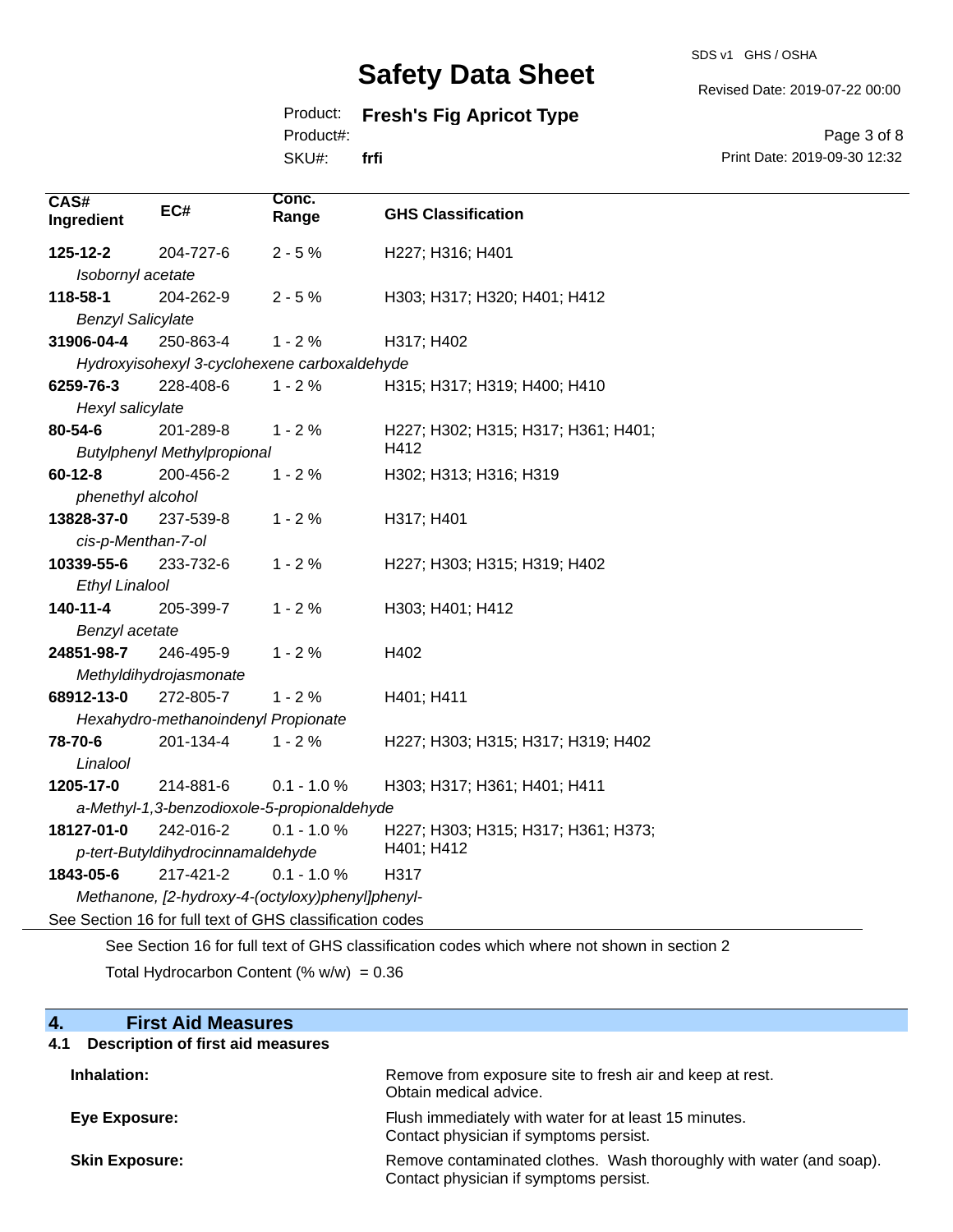SDS v1 GHS / OSHA

Revised Date: 2019-07-22 00:00

Product: **Fresh's Fig Apricot Type**

SKU#: Product#: **frfi**

Page 4 of 8 Print Date: 2019-09-30 12:32

| Ingestion:<br>Most important symptoms and effects, both acute and delayed<br>4.2  | Rinse mouth with water and obtain medical advice. |  |
|-----------------------------------------------------------------------------------|---------------------------------------------------|--|
| <b>Symptoms:</b>                                                                  | no data available                                 |  |
| Risks:                                                                            | Refer to Section 2.2 "Hazard Statements"          |  |
| Indication of any immediate medical attention and special treatment needed<br>4.3 |                                                   |  |
| Treatment:                                                                        | Refer to Section 2.2 "Response"                   |  |
|                                                                                   |                                                   |  |
| 5.<br><b>Fire-Fighting measures</b>                                               |                                                   |  |
| 5.1<br><b>Extinguishing media</b>                                                 |                                                   |  |
| Suitable:                                                                         | Carbon dioxide (CO2), Dry chemical, Foam          |  |
| Unsuitable                                                                        | Do not use a direct water jet on burning material |  |
| 5.2 Special hazards arising from the substance or mixture                         |                                                   |  |
| During fire fighting:                                                             | Water may be ineffective                          |  |
| 5.3 Advice for firefighters                                                       |                                                   |  |
| <b>Further information:</b>                                                       | Standard procedure for chemical fires             |  |

#### **6. Accidental Release Measures**

#### **6.1 Personal precautions, protective equipment and emergency procedures**

Avoid inhalation and contact with skin and eyes. A self-contained breathing apparatus is recommended in case of a major spill.

#### **6.2 Environmental precautions**

Keep away from drains, soil, and surface and groundwater.

#### **6.3 Methods and materials for containment and cleaning up**

Clean up spillage promptly. Remove ignition sources. Provide adequate ventilation. Avoid excessive inhalation of vapors. Gross spillages should be contained by use of sand or inert powder and disposed of according to the local regulations.

#### **6.4 Reference to other sections**

Not Applicable

#### **7. Handling and Storage**

#### **7.1 Precautions for safe handling**

Apply according to good manufacturing and industrial hygiene practices with proper ventilation. Do not drink, eat or smoke while handling. Respect good personal hygiene.

#### **7.2 Conditions for safe storage, including any incompatibilities**

Store in a cool, dry and ventilated area away from heat sources and protected from light in tightly closed original container. Avoid uncoated metal container. Keep air contact to a minimum.

#### **7.3 Specific end uses**

No information available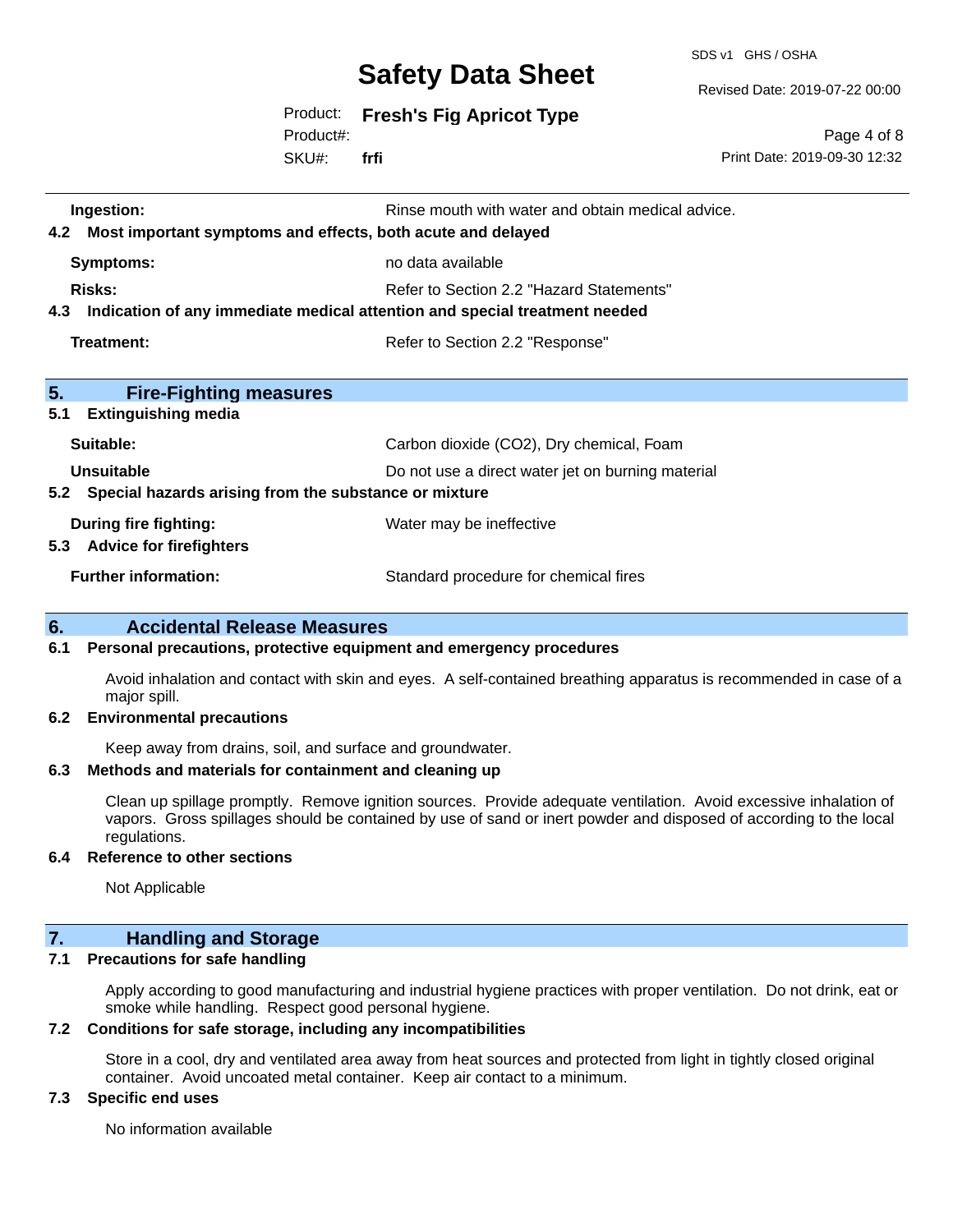SDS v1 GHS / OSHA

Revised Date: 2019-07-22 00:00

Product: **Fresh's Fig Apricot Type** Product#:

SKU#: **frfi**

Page 5 of 8 Print Date: 2019-09-30 12:32

| 8.                                                    |                | <b>Exposure Controls/Personal Protection</b>                                                                                             |  |  |
|-------------------------------------------------------|----------------|------------------------------------------------------------------------------------------------------------------------------------------|--|--|
| 8.1 Control parameters                                |                |                                                                                                                                          |  |  |
| <b>Exposure Limits:</b>                               |                |                                                                                                                                          |  |  |
| <b>Component</b>                                      |                | ACGIH<br>ACGIH<br><b>OSHA</b><br><b>OSHA</b>                                                                                             |  |  |
|                                                       |                | STEL ppm TWA ppm STEL ppm<br>TWA ppm                                                                                                     |  |  |
| 140-11-4                                              | Benzyl acetate | 10                                                                                                                                       |  |  |
|                                                       |                | <b>Engineering Controls:</b> Use local exhaust as needed.                                                                                |  |  |
| 8.2 Exposure controls - Personal protective equipment |                |                                                                                                                                          |  |  |
| Eye protection:                                       |                | Tightly sealed goggles, face shield, or safety glasses with brow guards and side shields, etc.<br>as may be appropriate for the exposure |  |  |
| <b>Respiratory protection:</b>                        |                | Avoid excessive inhalation of concentrated vapors. Apply local ventilation where appropriate.                                            |  |  |
| <b>Skin protection:</b>                               |                | Avoid Skin contact. Use chemically resistant gloves as needed.                                                                           |  |  |

### **9. Physical and Chemical Properties**

### **9.1 Information on basic physical and chemical properties**

| <b>Appearance:</b>           | Liquid                        |
|------------------------------|-------------------------------|
| Odor:                        | Conforms to Standard          |
| Color:                       | Colorless to Pale Yellow (G3) |
| <b>Viscosity:</b>            | Liquid                        |
| <b>Freezing Point:</b>       | Not determined                |
| <b>Boiling Point:</b>        | Not determined                |
| <b>Melting Point:</b>        | Not determined                |
| <b>Flashpoint (CCCFP):</b>   | >200 F (93.33 C)              |
| <b>Auto flammability:</b>    | Not determined                |
| <b>Explosive Properties:</b> | None Expected                 |
| <b>Oxidizing properties:</b> | None Expected                 |
| Vapor Pressure (mmHg@20 C):  | 0.0264                        |
| %VOC:                        | 0.03                          |
| Specific Gravity @ 25 C:     | 1.0590                        |
| Density @ 25 C:              | 1.0560                        |
| Refractive Index @ 20 C:     | 1.5405                        |
| Soluble in:                  | Oil                           |

### **10. Stability and Reactivity**

| None       |
|------------|
| Stable     |
| None known |
| None known |
|            |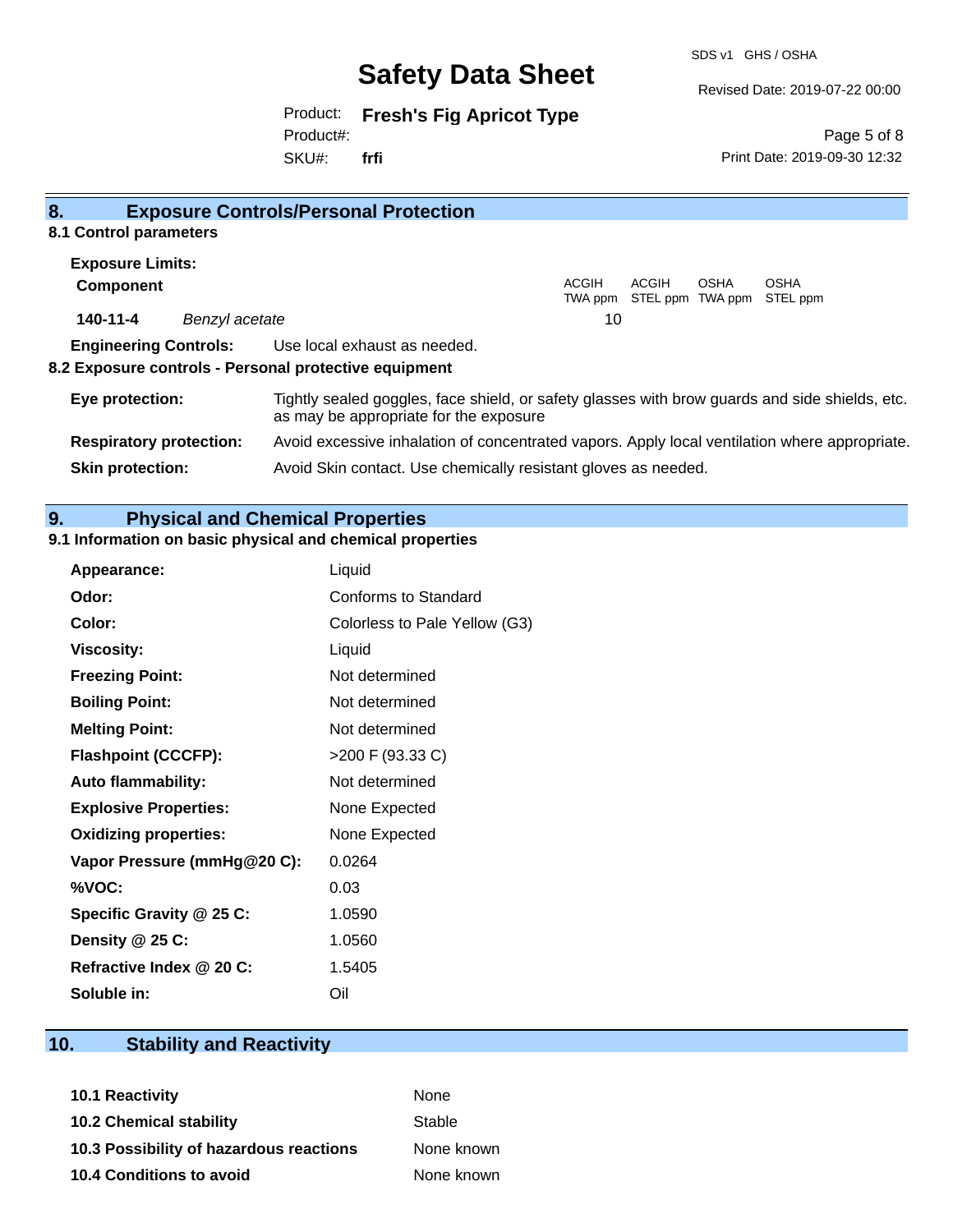SDS v1 GHS / OSHA

Revised Date: 2019-07-22 00:00

Product: **Fresh's Fig Apricot Type**

SKU#: Product#: **frfi**

Page 6 of 8 Print Date: 2019-09-30 12:32

**10.5 Incompatible materials** Strong oxidizing agents, strong acids, and alkalis

**10.6 Hazardous decomposition products** None known

### **11. Toxicological Information**

**11.1 Toxicological Effects**

Acute Toxicity Estimates (ATEs) based on the individual Ingredient Toxicity Data utilizing the "Additivity Formula"

| Acute toxicity - Oral - (Rat) mg/kg                | (LD50: 1896.2162) Harmful if swallowed                   |
|----------------------------------------------------|----------------------------------------------------------|
| Acute toxicity - Dermal - (Rabbit) mg/kg           | (LD50: 3908.3306) May be harmful in contact with skin    |
| Acute toxicity - Inhalation - (Rat) mg/L/4hr       | (LD50: 83.5563) May be harmful if inhaled                |
| <b>Skin corrosion / irritation</b>                 | May be harmful if inhaled                                |
| Serious eye damage / irritation                    | Causes serious eye irritation                            |
| <b>Respiratory sensitization</b>                   | Not classified - the classification criteria are not met |
| <b>Skin sensitization</b>                          | May cause an allergic skin reaction                      |
| <b>Germ cell mutagenicity</b>                      | Not classified - the classification criteria are not met |
| Carcinogenicity                                    | Not classified - the classification criteria are not met |
| <b>Reproductive toxicity</b>                       | Not classified - the classification criteria are not met |
| Specific target organ toxicity - single exposure   | Not classified - the classification criteria are not met |
| Specific target organ toxicity - repeated exposure | Not classified - the classification criteria are not met |
| <b>Aspiration hazard</b>                           | Not classified - the classification criteria are not met |

#### **12. Ecological Information 12.1 Toxicity**

| Very Toxic to aquatic life                      |
|-------------------------------------------------|
| Toxic to aquatic life with long lasting effects |
| no data available                               |
| no data available                               |
|                                                 |
| no data available                               |
| no data available                               |
| no data available                               |
| no data available                               |
|                                                 |

#### **13. Disposal Conditions**

#### **13.1 Waste treatment methods**

Do not allow product to reach sewage systems. Dispose of in accordance with all local and national regulations. Send to a licensed waste management company.The product should not be allowed to enter drains, water courses or the soil. Do not contaminate ponds, waterways or ditches with chemical or used container.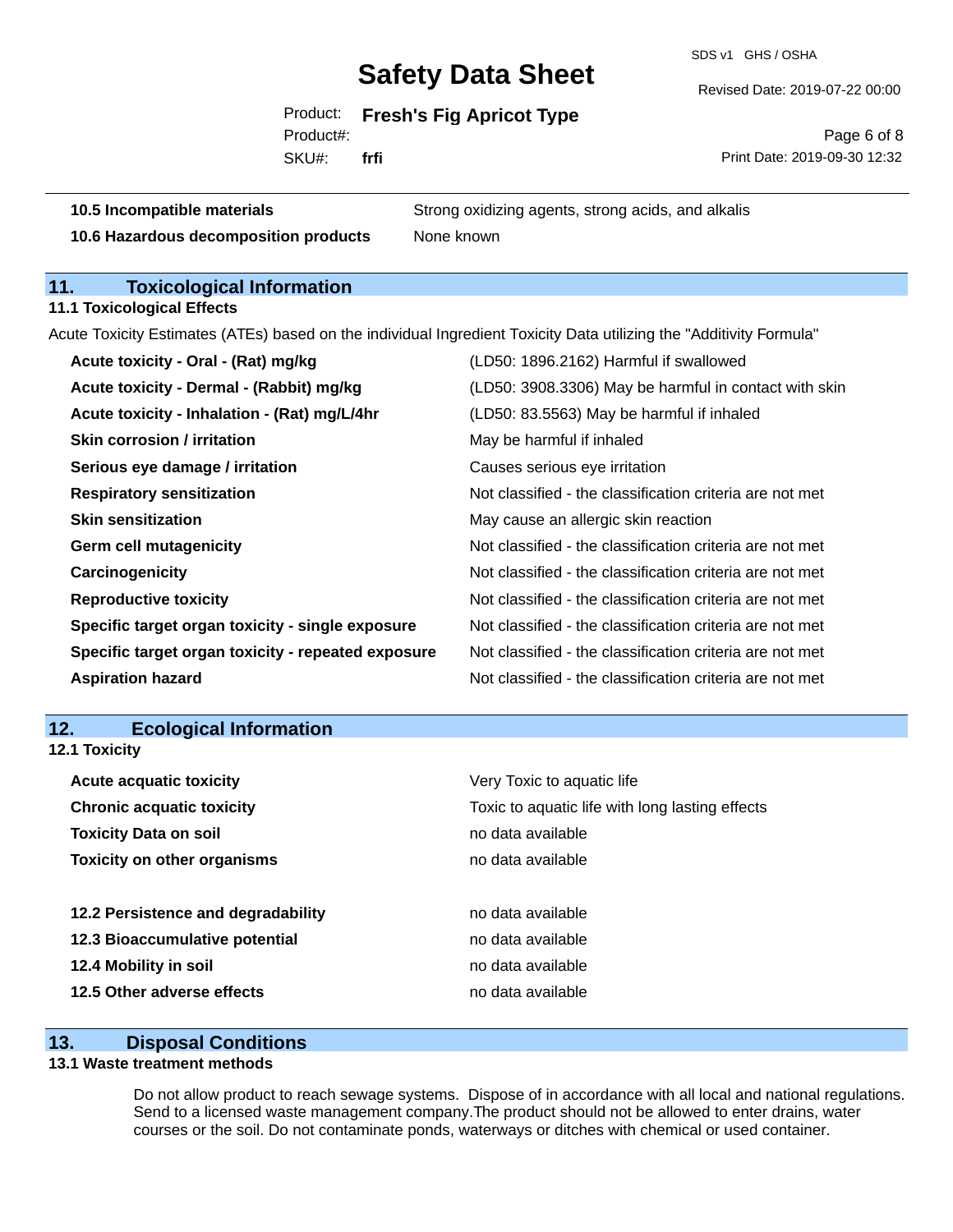SDS v1 GHS / OSHA

Revised Date: 2019-07-22 00:00

Product: **Fresh's Fig Apricot Type** Product#:

SKU#: **frfi**

Page 7 of 8 Print Date: 2019-09-30 12:32

### **14. Transport Information**

| <b>Marine Pollutant</b>                                       | Yes. Ingredient of greatest environmental impact:<br>120-51-4 : (60 - 70 %) : Benzyl Benzoate |              |                                     |                 |               |
|---------------------------------------------------------------|-----------------------------------------------------------------------------------------------|--------------|-------------------------------------|-----------------|---------------|
| Regulator                                                     |                                                                                               | <b>Class</b> | <b>Pack Group</b>                   | <b>Sub Risk</b> | UN-nr.        |
| U.S. DOT (Non-Bulk)                                           |                                                                                               |              | Not Regulated - Not Dangerous Goods |                 |               |
| Chemicals NOI                                                 |                                                                                               |              |                                     |                 |               |
| <b>ADR/RID (International Road/Rail)</b>                      |                                                                                               |              |                                     |                 |               |
| <b>Environmentally Hazardous</b><br>Substance, Liquid, n.o.s. |                                                                                               | 9            | Ш                                   |                 | <b>UN3082</b> |
| <b>IATA (Air Cargo)</b>                                       |                                                                                               |              |                                     |                 |               |
| <b>Environmentally Hazardous</b><br>Substance, Liquid, n.o.s. |                                                                                               | 9            | Ш                                   |                 | <b>UN3082</b> |
| <b>IMDG (Sea)</b>                                             |                                                                                               |              |                                     |                 |               |
| <b>Environmentally Hazardous</b><br>Substance, Liquid, n.o.s. |                                                                                               | 9            | Ш                                   |                 | UN3082        |

| <b>Regulatory Information</b><br>15.      |                                                                                                 |  |  |
|-------------------------------------------|-------------------------------------------------------------------------------------------------|--|--|
| <b>U.S. Federal Regulations</b>           |                                                                                                 |  |  |
| <b>TSCA (Toxic Substance Control Act)</b> | All components of the substance/mixture are listed or exempt                                    |  |  |
| 40 CFR(EPCRA, SARA, CERCLA and CAA)       | This product contains NO components of concern.                                                 |  |  |
| <b>U.S. State Regulations</b>             |                                                                                                 |  |  |
| <b>California Proposition 65 Warning</b>  | This product contains the following components:                                                 |  |  |
| 123-35-3(NF 204-622-5 0.01 - 0.1%         | beta-Myrcene (Natural Source)                                                                   |  |  |
| <b>Canadian Regulations</b>               |                                                                                                 |  |  |
| <b>DSL</b>                                | 99.98% of the components are listed or exempt. The following<br>components are NOT on the List: |  |  |
| 125109-85-5 412-050-4<br>$0.01 - 0.1\%$   | Isopropylphenylbutanal                                                                          |  |  |
| 94201-73-7 303-662-1<br>$\leq$ 3 ppm      | Tetrahydro-4-methyl-2-phenyl-2H-pyran                                                           |  |  |
| 815580-59-7 453-570-1<br>$\leq$ 1 ppm     | 3-Cyclohexene-1-carboxylic acid, 2,6,6-trimethyl-, methyl ester                                 |  |  |

### **16. Other Information**

#### **GHS H-Statements referred to under section 3 and not listed in section 2**

| H227 : Combustible liquid                                                   | H303: May be harmful if swallowed                              |
|-----------------------------------------------------------------------------|----------------------------------------------------------------|
| H315 : Causes skin irritation                                               | H317 : May cause an allergic skin reaction                     |
| H320 : Causes eye irritation                                                | H361: Suspected of damaging fertility or the unborn<br>child   |
| H373 : May cause damage to organs through prolonged or<br>repeated exposure | H401 : Toxic to aquatic life                                   |
| H402 : Harmful to aquatic life                                              | H410 : Very toxic to aquatic life with long lasting<br>effects |

H412 : Harmful to aquatic life with long lasting effects